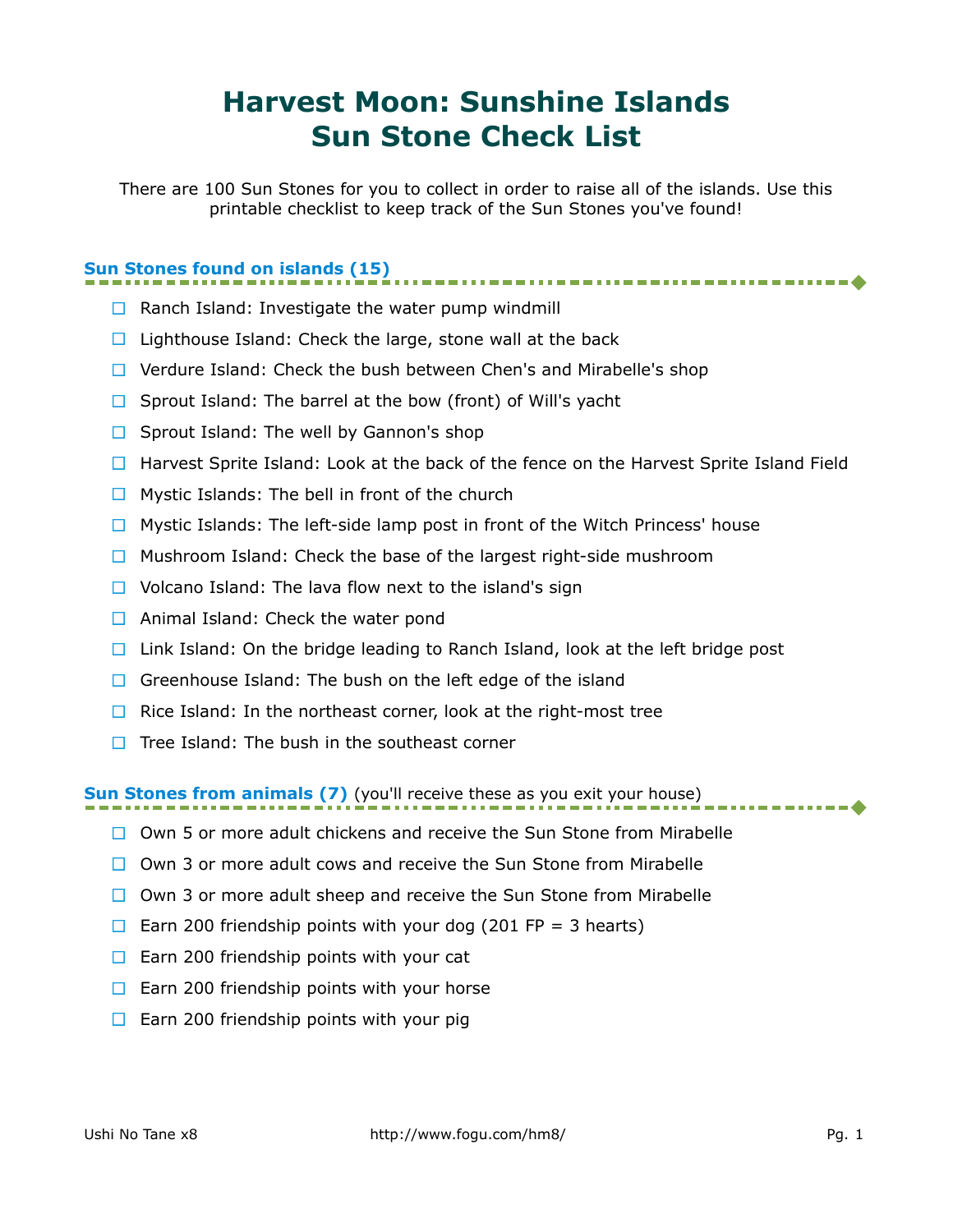#### **Sun Stones from shipping items (8)** (you'll receive these from Taro in the morning)

- $\Box$  Ship 100 or more Spring crops
- $\Box$  Ship 100 of more Spring tree crops (Banana, Orange, and Peach)
- $\Box$  Ship 100 or more Summer crops
- $\Box$  Ship 100 or more Summer tree crops (Apple and Grape)
- $\Box$  Ship 100 or more Fall crops
- $\Box$  Ship 100 fish (the size does not matter)
- $\Box$  Ship 100 items from the mine
- $\Box$  Ship 100 mushrooms

**Sun Stones from traveling to islands (5)** (5% chance to receive from Kirk as you disembark) 

- $\Box$  Travel to Meadow Island by boat
- $\Box$  Travel to Mystic Islands by boat
- $\Box$  Travel to Volcano Island by boat
- $\Box$  Travel to Animal Island by boat
- $\Box$  Travel to Mushroom Island by boat

#### **Sun Stones from learning recipes (2)**

- $\Box$  Receive from Haila for learning 30 or more cooking recipes from the cafe
- $\Box$  Receive from Nick for learning 40 or more cooking recipes from the diner

#### **Sun Stones from using the maker machines (8)**

- $\Box$  Use the Mayonnaise Maker 100 times
- $\Box$  Use the Yogurt Maker 100 times
- $\Box$  Use the Butter Maker 100 times
- $\Box$  Use the Cheese Maker 100 times
- $\Box$  Use the Yarn Maker 100 times
- □ Use the Seed Maker 100 times
- $\Box$  Use the Thresher 100 times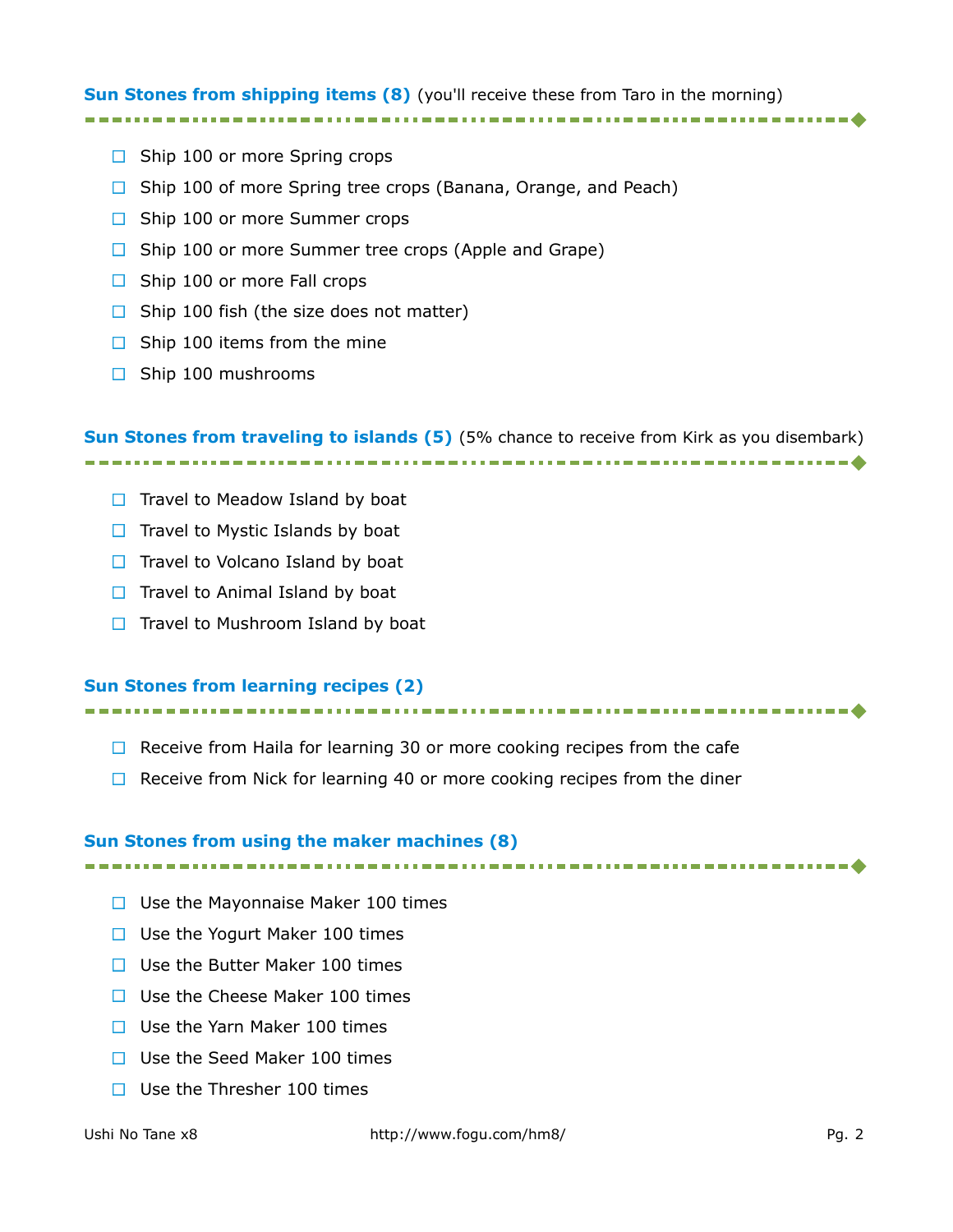$\Box$  Use the Flour Mill 100 times

## **Sun Stones from giving gifts to villagers (33)**

- $\Box$  Receive from Agete on Spring 10 of your first year
- Give five 300+ point gifts to Alisa
- Give five 300+ point gifts to Charlie
- Give five 300+ point gifts to Chen
- Give five 300+ point gifts to Denny
- Give five 300+ point gifts to Eliza
- Give five 300+ point gifts to Elliot
- Give five 300+ point gifts to Felicia
- Give five 300+ point gifts to Gannon
- $\Box$  Give five 300+ point gifts to the Harvest Goddess
- Give five 300+ point gifts to Julia
- Give five 300+ point gifts to Lanna
- Give five 300+ point gifts to Lily
- Give five 300+ point gifts to Mirabelle
- Give five 300+ point gifts to Natalie
- Give five 300+ point gifts to Nathan
- Give five 300+ point gifts to Pierre
- Give five 300+ point gifts to Regis
- Give five 300+ point gifts to Sabrina
- Give five 300+ point gifts to Shea
- Give five 300+ point gifts to Taro
- Give five 300+ point gifts to Vaughn
- Give five 300+ point gifts to Wada
- Give five 300+ point gifts to Will
- Give five 300+ point gifts to the Witch Princess
- Give five 300+ point gifts to Witchkins
- Give five 300+ point gifts to your child after he/she is born and can crawl or walk
- Give five 300+ point gifts to Kirk, the boatman
- Give five 300+ point gifts to Carol, the innkeeper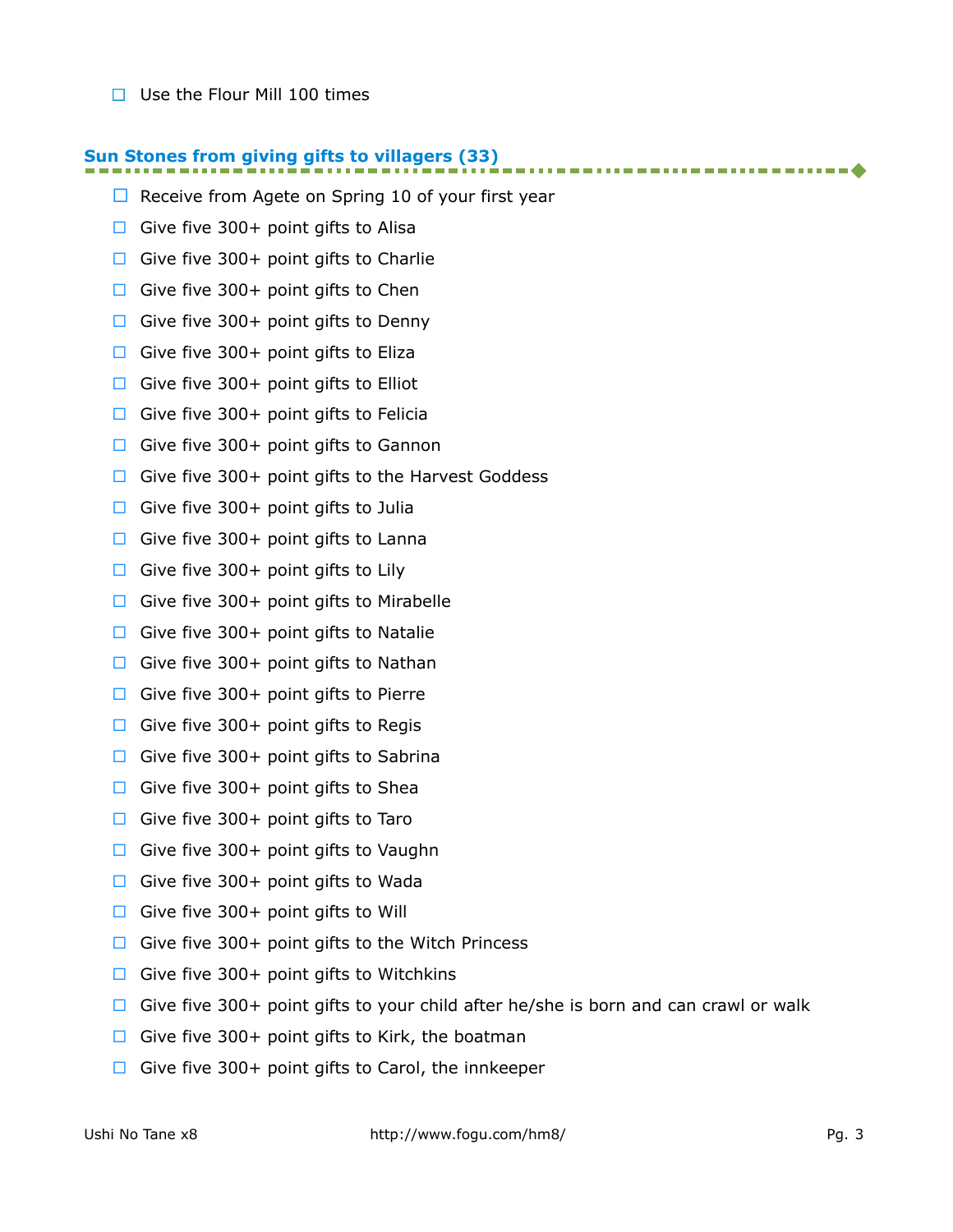- Give five 300+ point gifts to Martin, the fisherman with the red vest
- $\Box$  Give five 300+ point gifts to Ray, the fisherman with the blue vest
- Give five 300+ point gifts to Slater, the miner with the blue hat
- $\Box$  Give five 300+ point gifts to Isaac, the miner with the yellow hat

## **Sun Stones from the head of household (22)**

- $\Box$  Raise your friendship to 7000+ fp (2 hearts) with Elliot, Felicia, Natalie, and Taro, and then visit Taro's house when Taro is inside
- $\Box$  Raise your friendship to 7000+ fp (2 hearts) with Charlie and Chen, and then visit Chen's shop when Chen is inside
- $\Box$  Raise your friendship to 7000+ fp (2 hearts) with Julia and Mirabelle, and then visit Mirabelle's shop when Mirabelle is inside
- **E** Raise your friendship to 7000+ fp (2 hearts) with Pierre, and then visit Pierre's house when Pierre is inside
- $\Box$  Raise your friendship to 7000+ fp (2 hearts) with Regis and Sabrina, and then visit Regis' house when Regis is inside
- $\Box$  Raise your friendship to 7000+ fp (2 hearts) with Denny, and then visit Denny's house when Denny is inside
- $\Box$  Raise your friendship to 7000+ fp (2 hearts) with Will, and then visit Will when he is inside the cabin of his yacht
- $\Box$  Raise your friendship to 7000+ fp (2 hearts) with Lanna, and then visit Lanna when she is inside her house
- $\Box$  Raise your friendship to 7000+ fp (2 hearts) with Eliza and Gannon, and then visit Gannon's shop when Gannon in inside
- $\Box$  Raise your friendship to 7000+ fp (2 hearts) with Mark or Chelsea, and then visit Mark or Chelsea's room at the inn when Mark or Chelsea is inside
- $\Box$  Raise your friendship to 7000+ fp (2 hearts) with Lily, and then visit Lily's room at the inn when Lily is inside
- $\Box$  Raise your friendship to 7000+ fp (2 hearts) with Alisa and Nathan, and then visit the church when Nathan is inside
- $\Box$  Raise your friendship to 7000+ fp (2 hearts) with the Harvest Goddess, and then access the Mystic Islands by boat or teleport stone
- $\Box$  Raise your friendship to 7000+ fp (2 hearts) with the Witch Princess and Witchkins, and then visit Witch Princess' house when Witch Princess is inside
- $\Box$  Raise your friendship to 7000+ fp (2 hearts) with Shea and Wada, and then visit the tent on Mushroom Island when Shea is inside
- $\Box$  Raise your friendship to 7000+ fp (2 hearts) with Carol, and then visit the inn
- $\Box$  Raise your friendship to 7000+ fp (2 hearts) with Slater, and then visit Slater's house

. . . . . . . . . . . . . . . . . 4